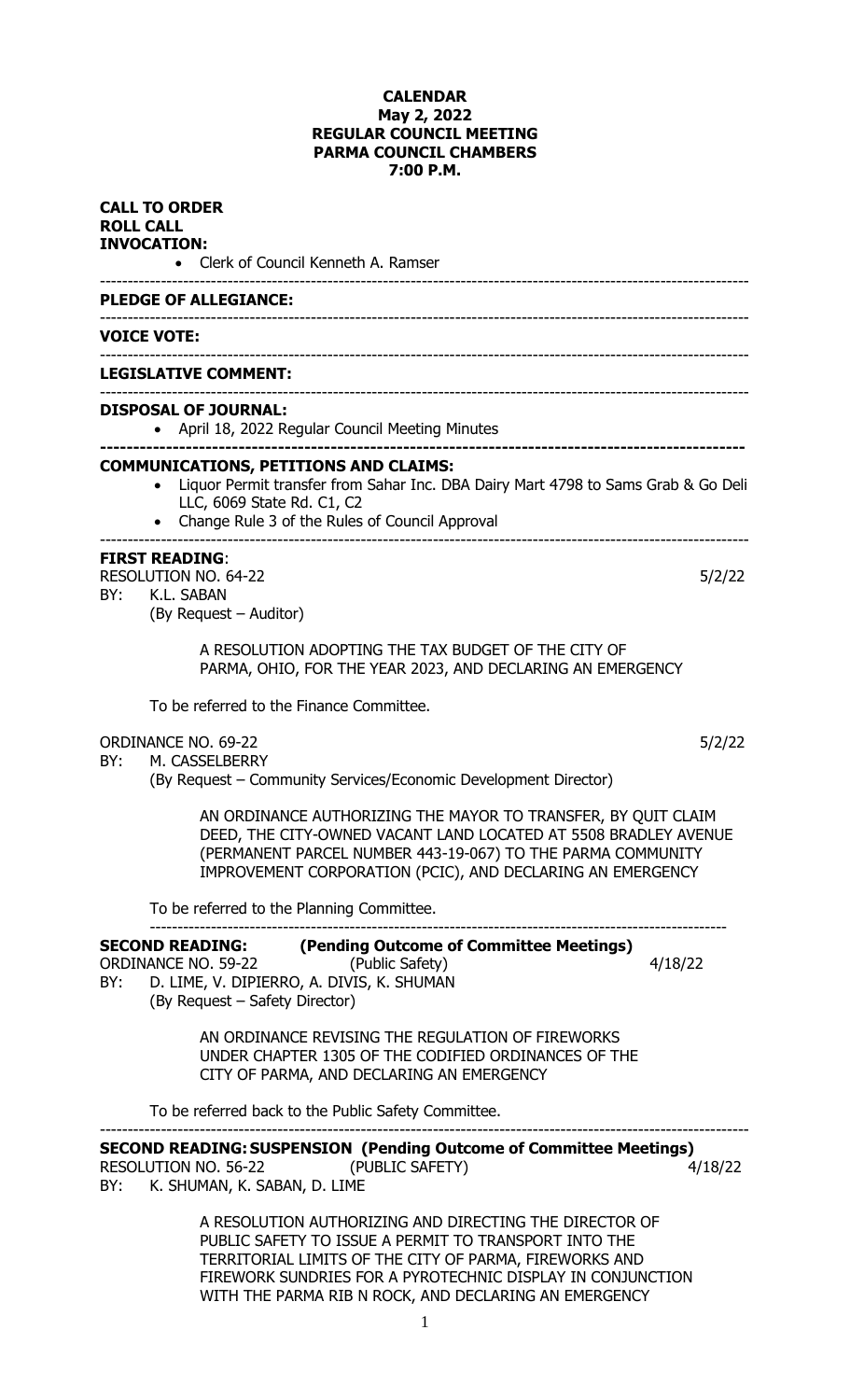| BY: | <b>ORDINANCE NO. 49-22</b><br>K.L. SABAN, M. CASSELBERRY<br>(By Request - Service Director) | <b>THIRD READING: (Pending Outcome of Committee Meetings)</b><br>(FINANCE)                                                                                                                                                                                                                                                                                                                            | 4/4/22 |
|-----|---------------------------------------------------------------------------------------------|-------------------------------------------------------------------------------------------------------------------------------------------------------------------------------------------------------------------------------------------------------------------------------------------------------------------------------------------------------------------------------------------------------|--------|
|     |                                                                                             | AN ORDINANCE AUTHORIZING THE DIRECTOR OF PUBLIC SERVICE TO ENTER<br>INTO A CONTRACT WITH THE LOWEST AND BEST BIDDER FOR THE PURCHASE<br>OF ASPHALT CONCRETE, AND DECLARING AN EMERGENCY                                                                                                                                                                                                               |        |
| BY: | <b>ORDINANCE NO. 51-22</b><br>K.L. SABAN, M. CASSELBERRY<br>(By Request - Service Director) | (FINANCE)                                                                                                                                                                                                                                                                                                                                                                                             | 4/4/22 |
|     |                                                                                             | AN ORDINANCE AUTHORIZING THE DIRECTOR OF PUBLIC SERVICE TO ENTER<br>INTO A CONTRACT WITH THE LOWEST AND BEST BIDDER FOR THE 2022<br>PAVEMENT MAINTENANCE PROGRAM, AND DECLARING AN EMERGENCY                                                                                                                                                                                                          |        |
| BY: | <b>ORDINANCE NO. 52-22</b><br>K.L. SABAN, M. CASSELBERRY<br>(By Request - Service Director) | (FINANCE)                                                                                                                                                                                                                                                                                                                                                                                             | 4/4/22 |
|     |                                                                                             | AN ORDINANCE AUTHORIZING THE DIRECTOR OF PUBLIC SERVICE TO ENTER<br>INTO A CONTRACT WITH THE LOWEST AND BEST BIDDER FOR THE PURCHASE<br>OF TACK COAT AND PRIME COAT, AND DECLARING AN EMERGENCY                                                                                                                                                                                                       |        |
| BY: | <b>ORDINANCE NO. 54-22</b><br>A. DIVIS<br>(By Request – City Engineer)                      | (PUBLIC SERVICE)                                                                                                                                                                                                                                                                                                                                                                                      | 4/4/22 |
|     | <b>EMERGENCY</b>                                                                            | AN ORDINANCE AUTHORIZING THE MAYOR TO GRANT A TEMPORARY<br>EASEMENT FOR THE REAL ESTATE OWNED BY THE CITY OF PARMA AT THE<br>SOUTHEAST CORNER OF ROYALVIEW DRIVE AND PECAN DRIVE (PERMANENT<br>PARCEL NO. 455-15-009), TO THE NORTHEAST OHIO REGIONAL SEWER<br>DISTRICT (NEORSD) FOR STAGING PURPOSES FOR THE PECAN DRIVE STREAM<br>BANK STABILIZATION PROJECT IN THE CITY OF PARMA, AND DECLARING AN |        |
|     | <b>SUSPENSION OF THE RULES:</b>                                                             |                                                                                                                                                                                                                                                                                                                                                                                                       |        |
| BY: | ORDINANCE NO. 67-22<br>K.L. SABAN<br>(By Request - Auditor)                                 |                                                                                                                                                                                                                                                                                                                                                                                                       | 5/2/22 |
|     |                                                                                             | AN ORDINANCE TO AMEND THE 2022 PERMANENT APPROPRIATIONS OF<br>THE CITY OF PARMA, OHIO, AND DECLARING AN EMERGENCY                                                                                                                                                                                                                                                                                     |        |
| BY: | ORDINANCE NO. 68-22<br>D. LIME                                                              |                                                                                                                                                                                                                                                                                                                                                                                                       | 5/2/22 |
|     |                                                                                             | (By Request – Community Services/Economic Development Director)                                                                                                                                                                                                                                                                                                                                       |        |
|     |                                                                                             | AN ORDINANCE TO AMEND ORDINANCE NO. 114-21 RELATIVE TO THE<br>2021 STREETSCAPE IMPROVEMENT PROJECT FOR THE REPLACEMENT<br>OF ALL DESIGNATED BLIGHTED SECTIONS OF COMMERCIAL CURB, PUBLIC<br>SIDEWALK, CATCH BASIN AND TREE LAWN, AND DECLARING AN EMERGENCY                                                                                                                                           |        |
| BY: | RESOLUTION NO. 70-22<br>K.L. SABAN                                                          |                                                                                                                                                                                                                                                                                                                                                                                                       | 5/2/22 |
|     | (By Request - Auditor)                                                                      |                                                                                                                                                                                                                                                                                                                                                                                                       |        |
|     | <b>EMERGENCY</b>                                                                            | A RESOLUTION APPROVING THE CITY AUDITOR'S POST CERTIFICATION<br>OF REQUISITIONS AS DETAILED IN EXHIBIT "A" AND DECLARING AN                                                                                                                                                                                                                                                                           |        |